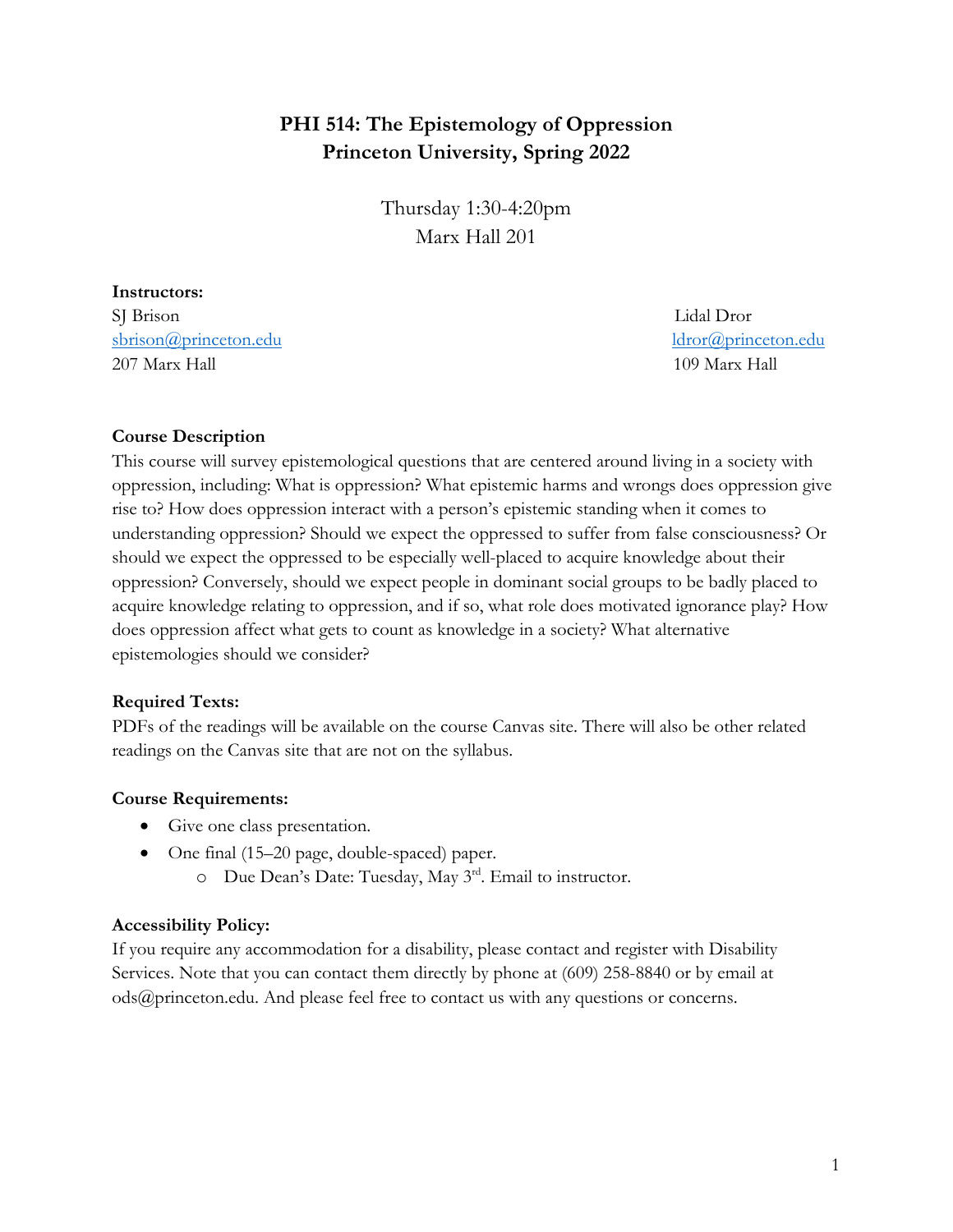# **Class Schedule**

This schedule is tentative and may be revised during the semester.

### Thursday, January 27<sup>th</sup>, Introduction:

"The Combahee River Collective Statement" Marilyn Frye, "Oppression." In *The Politics of Reality: Essays in Feminist Theory* bell hooks, "Choosing the Margin as a Space of Radical Openness"

# **Thursday, February 3rd, Oppression:**

Iris Marion Young, "Five Faces of Oppression" Ann Cudd, "Oppression by Choice"

# Thursday, February 10<sup>th</sup>, Submission [Class Visit from Manon Garcia]:

Simone de Beauvoir, *The Second Sex* (Introduction) Manon Garcia, *We Are Not Born Submissive* (Chapters 4 & 5)

# **Thursday, February 17th, Double Binds and Oppression [Class Visit from Sukaina Hirji]:**

Sukaina Hirji, "Oppressive Double Binds"

## Thursday, February 24<sup>th</sup>, Epistemic Injustice:

Miranda Fricker, *Epistemic Injustice* (Introduction) Kristie Dotson, "A Cautionary Tale: On Limiting Epistemic Oppression"

*Optional:* Miranda Fricker, *Epistemic Injustice* (Chapters 1 & 7)

### **Thursday, March 3rd, Willful Ignorance:**

.

Charles Mills, "White Ignorance" Linda Alcoff, "Epistemologies of Ignorance: Three Types" Gaile Pohlhaus, "Relational Knowing and Epistemic Injustice: Toward a Theory of "Willful Hermeneutical Ignorance"

### **\*Thursday, March 10th, NO CLASS, SPRING BREAK\***

Thursday, March 17<sup>th</sup>, Marginalized Positions as Positions of Knowledge: Charles Mills, "Alternative Epistemologies." In *Blackness Visible*  Patricia Hill Collins, "Black Feminist Epistemology." In *Black Feminist Thought* W.E.B. Du Bois, "Of Our Spiritual Strivings." In *The Souls of Black Folk*